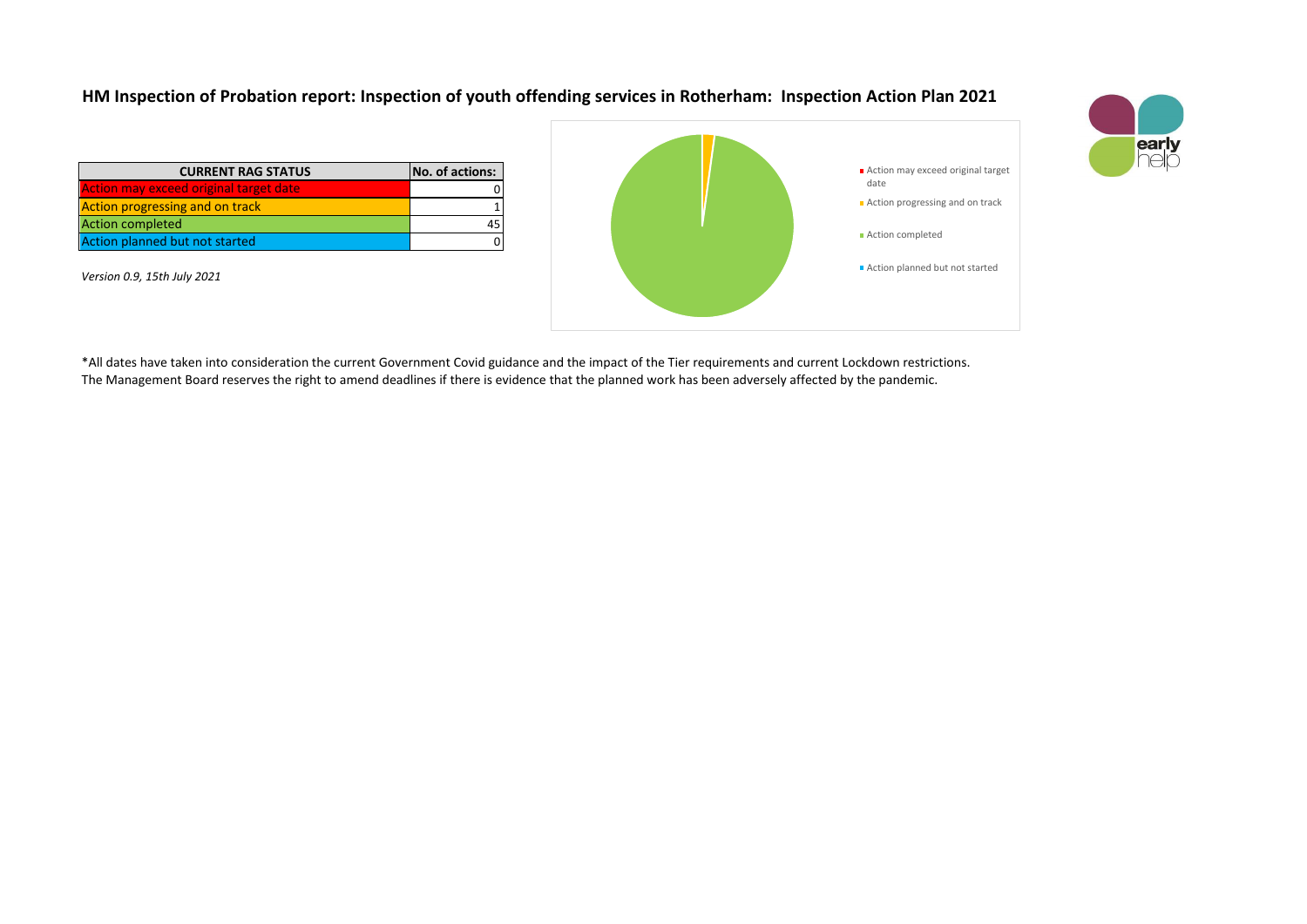|                                                                                                                                                                   | No. Action/Notes:                                                                                                                                                                                                                                                            | <b>Lead Action</b><br>Owner                      |                                | By When Progress Update:                                                                                                                                                                                                                                                                                          | Status:                                      |  |  |
|-------------------------------------------------------------------------------------------------------------------------------------------------------------------|------------------------------------------------------------------------------------------------------------------------------------------------------------------------------------------------------------------------------------------------------------------------------|--------------------------------------------------|--------------------------------|-------------------------------------------------------------------------------------------------------------------------------------------------------------------------------------------------------------------------------------------------------------------------------------------------------------------|----------------------------------------------|--|--|
|                                                                                                                                                                   | <b>Recommendations</b>                                                                                                                                                                                                                                                       |                                                  |                                |                                                                                                                                                                                                                                                                                                                   |                                              |  |  |
| 1. Make sure that Board members understand the specific needs of children known to the YOT and advocate on their behalf in their own agencies.                    |                                                                                                                                                                                                                                                                              |                                                  |                                |                                                                                                                                                                                                                                                                                                                   |                                              |  |  |
|                                                                                                                                                                   | Presentation on specific needs of YOT cohort to Board<br>members                                                                                                                                                                                                             | Chair of the YOT<br>Management Board             | Jan-21                         | Complete - Extraordinary Board Meeting took place on<br>20th January 2021 and information presented to the<br>board.                                                                                                                                                                                              | <b>Action</b><br>completed                   |  |  |
|                                                                                                                                                                   |                                                                                                                                                                                                                                                                              |                                                  |                                | <b>EVIDENCE REQUIRED: Minutes of meeting and</b><br>powerpoint.                                                                                                                                                                                                                                                   |                                              |  |  |
|                                                                                                                                                                   | 2. Ensure the partnership understands the reasons for the significant number of Looked After Children known to the YOT, and reviews the<br>policies and practices of all agencies to minimise the possibility of children entering the criminal justice system unnecessarily |                                                  |                                |                                                                                                                                                                                                                                                                                                                   |                                              |  |  |
| 2.1                                                                                                                                                               | Presentation to Board Members and Corporate                                                                                                                                                                                                                                  | Service Manager                                  | Mar-21                         | Complete - Extraordinary Board Meeting took place on                                                                                                                                                                                                                                                              | <b>Action</b>                                |  |  |
|                                                                                                                                                                   | Parenting Board regarding looked after children known Evidence Based Hub<br>to the YOT.                                                                                                                                                                                      | and YOT                                          |                                | 20th January 2021 and information presented to the<br>board. Corporate parenting board on 2 March 2021<br><b>EVIDENCE REQUIRED: Minutes of meeting and</b>                                                                                                                                                        | completed                                    |  |  |
|                                                                                                                                                                   |                                                                                                                                                                                                                                                                              |                                                  |                                | powerpoint.                                                                                                                                                                                                                                                                                                       |                                              |  |  |
| 2.2                                                                                                                                                               | Review local Authority Policy - Looked after Children<br>and Youth Justice                                                                                                                                                                                                   | Head of Service LAC                              | Feb-21                         | Policy has been revised and was agreed at Board on<br>21/06/2021                                                                                                                                                                                                                                                  | <b>Action</b><br>completed                   |  |  |
| 2.3                                                                                                                                                               | Hold workshops for staff across CYPS and partnership<br>to update knowledge and skills                                                                                                                                                                                       | <b>CYPS Training</b>                             | Mar-21                         | Once the policy (2.2) has been agreed, training will be<br>scheduled.                                                                                                                                                                                                                                             | <b>Action</b><br>progressing and<br>on track |  |  |
| 2.4                                                                                                                                                               | Provide bespoke training in Restorative Justice for staff CYPS Training<br>in residential care homes and foster carers                                                                                                                                                       |                                                  | Mar-21                         | CYPS training to coordinate - agreed 5th January 2021.<br>Training has now been commissioned. Currently working <b>completed</b><br>with LAC and Placements Team to arrange suitable<br>delivery dates.<br>Foster Carer sessions were run on the 16th, 17th, 18th                                                 | <b>Action</b>                                |  |  |
|                                                                                                                                                                   |                                                                                                                                                                                                                                                                              |                                                  |                                | and 19th of March 2021. 75 Foster Carers trained which<br>is the equivelent of 52 households across the borough                                                                                                                                                                                                   |                                              |  |  |
| 2.5                                                                                                                                                               | Review own agency policies and procedures to ensure Management Board<br>that these are aligned with protocol for LAC.                                                                                                                                                        |                                                  | Mar-21                         | Presented to the Board on 21/06/2021 and added to the Action<br>Board's action log. To review at the next Board on<br>22/09/2021.                                                                                                                                                                                 | completed                                    |  |  |
|                                                                                                                                                                   |                                                                                                                                                                                                                                                                              |                                                  |                                | 3. Undertake a comprehensive health needs analysis of YOT children to better understand the health provision being delivered and what needs to be develope                                                                                                                                                        |                                              |  |  |
| 3.1                                                                                                                                                               | Health needs analysis to be completed. - SAME AS 6.1                                                                                                                                                                                                                         | Management Board-<br>CCG Manager                 | Feb-21                         | Screening tools shared with CCG Manager 29/12/20<br>agreed to complete SALT, MH and PH Screening in<br>January across current YOT cohort.                                                                                                                                                                         | <b>Action</b><br>completed                   |  |  |
| 3.2                                                                                                                                                               | Review of Health Needs Analysis Findings - SAME AS<br>6.2                                                                                                                                                                                                                    | Management Board -<br>CCG Manager                | Mar-21                         | Information sharing arrangement currently being<br>worked on. Paul Theaker updated Board on 15th March<br>2021. Report circulated to Board members.                                                                                                                                                               | <b>Action</b><br>completed                   |  |  |
| 3.3                                                                                                                                                               | Development of Health Pathways including: CAMHS,<br>SALT, 0-19 - SAME AS 6.3                                                                                                                                                                                                 | Management Board<br>CG Manager                   | Mar-21                         | All pathways are now completed and operational.                                                                                                                                                                                                                                                                   | <b>Action</b><br>completed                   |  |  |
| 3.4                                                                                                                                                               | Implementation of pathways - SAME AS 6.4                                                                                                                                                                                                                                     | Management Board-                                | Apr-21                         | All pathways are now completed and operational.                                                                                                                                                                                                                                                                   | <b>Action</b><br>completed                   |  |  |
| <b>CCG Manager</b><br>4. Review the quality and accessibility of education, training and employment provision for post-16-year-old children known to the service. |                                                                                                                                                                                                                                                                              |                                                  |                                |                                                                                                                                                                                                                                                                                                                   |                                              |  |  |
| 4.1                                                                                                                                                               | Meet with stakeholders across Sheffield City Region to                                                                                                                                                                                                                       | Service Manager                                  | Apr-21                         | Met with post 16 providers in Rotherham regarding YOT Action                                                                                                                                                                                                                                                      |                                              |  |  |
|                                                                                                                                                                   | ensure that provision is accessible, inclusive and<br>sufficient to meet the needs of the cohort.                                                                                                                                                                            | <b>Evidence Based Hub</b><br>and YOT             |                                | cohort and contextual safeguarding < <insert date="">&gt;.<br/>Confirmed there is currently no stakeholder meeting<br/>within the region. Regular meetings with YOT heads of<br/>service across South Yorkshire to ensure consistent<br/>approach and identifying and resolving any shared<br/>barriers.</insert> | completed                                    |  |  |
| 4.2                                                                                                                                                               | Meet with existing post 16 providers to develop<br>pathways for YOT young people.                                                                                                                                                                                            | Service Manager<br>Evidence Based Hub            | May-21                         | Variety of pathways and support in place for YOT<br>cohort.                                                                                                                                                                                                                                                       | <b>Action</b><br>completed                   |  |  |
| 4.3                                                                                                                                                               | To attend people and skills working group. Economic<br>recovery group to ensure YOT cohort are considered in<br>recovery planning.                                                                                                                                           | Early Help ESF Lead                              | Jan-21                         | Discussion with Jenny Lawless/ Rachel Jackson - RJ to<br>take this action forward at next P&S Working Group.<br>YOT cohort is considered in planning.                                                                                                                                                             | <b>Action</b><br>completed                   |  |  |
|                                                                                                                                                                   |                                                                                                                                                                                                                                                                              |                                                  |                                | <b>EVIDENCE REQUIRED: Minutes from P&amp;S Working</b><br>Group.                                                                                                                                                                                                                                                  |                                              |  |  |
| 4.4                                                                                                                                                               | Provide opportunities via ESF pathway. - ESF Lead to<br>attend YOT team meeting in January 2021                                                                                                                                                                              | Early Help ESF Lead                              | Feb-21                         | Invited to YOT Team meeting 14th January 2021                                                                                                                                                                                                                                                                     | <b>Action</b><br>completed                   |  |  |
| 4.5                                                                                                                                                               | Undertake skills audit to identify gaps in provision,<br>accessibility and/or barriers to inclusion and ensure<br>that commissioning arrangements are in place to meet<br>these gaps.                                                                                        | <b>YJ Operations</b><br>Coordinator              | Mar-21                         | Skills audit undertaken - to be included in Management<br>Board report for 15th March 2021.                                                                                                                                                                                                                       | <b>Action</b><br>completed                   |  |  |
|                                                                                                                                                                   | 5. Review the quality of risk of harm work and improve the effectiveness of management oversight in all cases.                                                                                                                                                               |                                                  |                                |                                                                                                                                                                                                                                                                                                                   |                                              |  |  |
| $5.1$                                                                                                                                                             | Develop QA tool for Post court and out of court<br>disposal to audit risk of Harm and Safety and<br>wellbeing. - SAME AS 13.1 AND 21.1                                                                                                                                       | Service Manager<br>Evidence Based Hub<br>and YOT | Feb-21                         | Meeting arranged for 13th January to develop new QA<br>tool. Training booked for March for YJ Coordinator and<br>Snr Practitioners. Tool been developed and first audits<br>took place in Jan-21, now need to analyse.                                                                                            | <b>Action</b><br>completed                   |  |  |
| 5.2                                                                                                                                                               | Monthly Case audits to be undertaken and findings<br>collated and presented to YOT management board<br>quarterly - SAME AS 13.2 AND 21.2 BUT DIFFERENT<br><b>CTION OWNERS</b>                                                                                                | Service Manager<br>Evidence Based Hub<br>and YOT | Mar-21                         | QA tool has been developed. 9 audits undertaken in<br>February and will be 9 in March. Summary of findings to<br>be presented to YOT Board on 21st June 2021.                                                                                                                                                     | <b>Action</b><br>completed                   |  |  |
| 5.3                                                                                                                                                               | Themed multi agency Audit to be completed bi-<br>annually to QA partnership working arrangements. -<br>SAME AS 13.3 AND 21.3 BUT DIFFERENT ACTION                                                                                                                            | CYPS QPD team and<br>Management Board            | Mar-22                         | Meeting arranged for 13th January to schedule MA<br>Audits and review current audit tools.                                                                                                                                                                                                                        | <b>Action</b><br>completed                   |  |  |
| 5.4                                                                                                                                                               | <b>OWNERS</b><br>Senior Practitioner and YOT Social Worker to undergo<br>Management training provided by YJSIP - SAME AS<br>13.4                                                                                                                                             | YJ Operations<br>Coordinator                     | To<br>commence<br>January 2021 | Training booked and commencing in January 2021. (YOT<br>Social Worker no longer doing).                                                                                                                                                                                                                           | <b>Action</b><br>completed                   |  |  |
| 5.5                                                                                                                                                               | Mentor to be requested for YJ Operations Co-ordinator<br>via YJSIP - <b>SAME AS 13.5</b>                                                                                                                                                                                     | Service Manager<br>Evidence Based Hub            | Apr-21                         | Request was signed off by YOT management board on<br>15th March 2021                                                                                                                                                                                                                                              | <b>Action</b><br>completed                   |  |  |
| 5.6                                                                                                                                                               | All YOT staff to complete refresher training on<br>AssetPlus - SAME AS 13.6 BUT DIFFERENT<br><b>COMPLETION DATE</b>                                                                                                                                                          | Service Manager<br>Evidence Based Hub<br>and YOT | May-21                         | Training booked through Silver Bullet training company<br>and has commenced in March 2021. Three sessions of<br>this training have now been completed. Feedback so far<br>s really positive.                                                                                                                      | <b>Action</b><br>completed                   |  |  |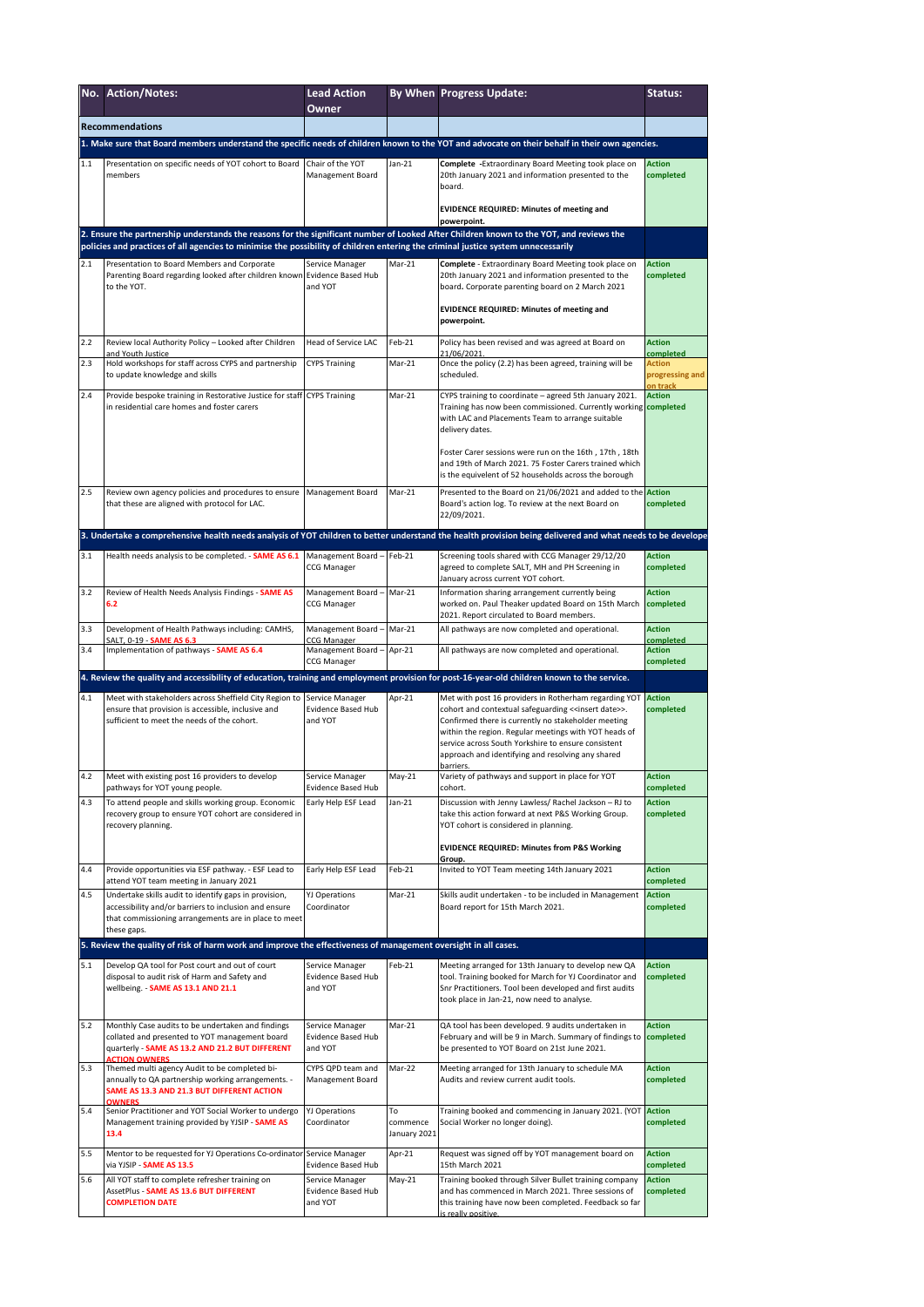| 5.7  | To commission a peer review through Youth Justice                                                                                                                                                                                                                     | Management Board                                                                     | Dec-21                                                          | Request was signed off by YOT management board on                                                                                                                                                                                                                                                                                                                                                                                                                                          | <b>Action</b>                               |
|------|-----------------------------------------------------------------------------------------------------------------------------------------------------------------------------------------------------------------------------------------------------------------------|--------------------------------------------------------------------------------------|-----------------------------------------------------------------|--------------------------------------------------------------------------------------------------------------------------------------------------------------------------------------------------------------------------------------------------------------------------------------------------------------------------------------------------------------------------------------------------------------------------------------------------------------------------------------------|---------------------------------------------|
|      | Sector Improvement Partnership.                                                                                                                                                                                                                                       |                                                                                      |                                                                 | 15th March 2021. However, unlikely due to pandemic<br>backlog, that this will take place in 2021.                                                                                                                                                                                                                                                                                                                                                                                          | completed                                   |
|      |                                                                                                                                                                                                                                                                       |                                                                                      |                                                                 |                                                                                                                                                                                                                                                                                                                                                                                                                                                                                            |                                             |
|      | <b>Organisational delivery</b><br>6. Although health provision is available through the Early Help Service, the arrangements do not recognise the specialised needs of children                                                                                       |                                                                                      |                                                                 |                                                                                                                                                                                                                                                                                                                                                                                                                                                                                            |                                             |
|      | known to the YOT, including physical and emotional, mental health and wellbeing concerns.                                                                                                                                                                             |                                                                                      |                                                                 |                                                                                                                                                                                                                                                                                                                                                                                                                                                                                            |                                             |
| 6.1  | Health needs analysis to be completed. - SAME AS 3.1 Management Board                                                                                                                                                                                                 | Health representative                                                                | Feb-21                                                          | See 3.1.                                                                                                                                                                                                                                                                                                                                                                                                                                                                                   | <b>DUPLICATE</b><br><b>ACTION</b>           |
| 6.2  | Review of Health Needs Analysis Findings - SAME AS<br>3.2                                                                                                                                                                                                             | Management Board<br>Health representative                                            | $Mar-21$                                                        | See 3.2.                                                                                                                                                                                                                                                                                                                                                                                                                                                                                   | <b>DUPLICATE</b><br><b>ACTION</b>           |
| 6.3  | Development of Health Pathways including: CAMHS,<br>SALT, 0-19 - SAME AS 3.3                                                                                                                                                                                          | Management Board<br>Health representative                                            | $Mar-21$                                                        | See 3.3.                                                                                                                                                                                                                                                                                                                                                                                                                                                                                   | <b>DUPLICATE</b><br><b>ACTION</b>           |
| 6.4  | Implementation of pathways - SAME AS 3.4                                                                                                                                                                                                                              | Management Board<br>Health representative                                            | Apr-21                                                          | See 3.4.                                                                                                                                                                                                                                                                                                                                                                                                                                                                                   | <b>DUPLICATE</b><br><b>ACTION</b>           |
| 6.5  | Partnership training to be delivered to YOT and Health<br>colleagues.                                                                                                                                                                                                 | Management Board<br>Health representative                                            | Apr-21                                                          | CAMHS attended YOT team meeting on 25th March<br>2021 to deliver training on pathways and service offer.<br>YOT are attending CAMHS team meeting on 21st April<br>2021 to deliver training around YOT.                                                                                                                                                                                                                                                                                     | <b>Action</b><br>completed                  |
|      | 7. The pathways for YOT staff to access health services, for example speech, language and communication provision, lack clarity.                                                                                                                                      |                                                                                      |                                                                 |                                                                                                                                                                                                                                                                                                                                                                                                                                                                                            |                                             |
| 7.1  | Screening tools to be revised and pathways developed Management Board<br>and communicated to all YOT staff.                                                                                                                                                           | Health representative                                                                | Apr-21                                                          | Complete. SALT forms agreed at YOT Team Meeting on<br>15/07/2021.                                                                                                                                                                                                                                                                                                                                                                                                                          | <b>Action</b><br>completed                  |
| 7.2  | Dip Sampling of cases bi monthly to QA referrals to<br>health services.                                                                                                                                                                                               | Service Manager<br>Evidence Based Hub<br>TOY bns                                     | Apr-21                                                          | Information sharing arrangement currently being<br>worked on. Agreed at Board on 15th March 2021.                                                                                                                                                                                                                                                                                                                                                                                          | <b>Action</b><br>completed                  |
| 7.3  | Management oversight of all assessments to ensure<br>multi agency contribution to assessment and plan.                                                                                                                                                                | <b>YJ Operations</b><br>Coordinator                                                  | $Jan-21$                                                        | Completed in all cases and reinforced through Triage<br>and Outcomes panel                                                                                                                                                                                                                                                                                                                                                                                                                 | <b>Action</b><br>completed                  |
|      | 8. Board members do not understand the specific needs of YOT children so cannot effectively advocate on their behalf in their own agencies.                                                                                                                           |                                                                                      |                                                                 |                                                                                                                                                                                                                                                                                                                                                                                                                                                                                            |                                             |
| 8.1  | Quarterly presentation to YOT Board regarding current YJ Operations<br>cohort status - including BAME, LAC, Health, SEND,<br>ETE, Exclusions, re-offending                                                                                                            | Coordinator                                                                          | Extraordinar<br>v YOT Board<br>Meeting<br>took place<br>on 20th | Analysis and data presented to YOT Management Board<br>December 2020 and Extraordinary YOT board on 20th<br>January 2021.<br><b>EVIDENCE REQUIRED: Board reports.</b>                                                                                                                                                                                                                                                                                                                      | <b>Action</b><br>completed                  |
| 8.2  | Individual Board Members to provide<br>disproportionality analysis of own services in relation<br>to BAME, LAC, Health, SEND, EET, Exclusions.                                                                                                                        | Management Board                                                                     | Mar-21                                                          | Work progressing, awaiting final summary report with<br>recommendations to Board on 22/09/2021. Wider<br>conversations around disproportionality with VRU, LCJB<br>and YOT heads of service. This is included in the delivery<br>plan for reducing reoffending (LCJB). Will be working<br>with the PCC's independent ethics panel to look at stop<br>and search data.                                                                                                                      | <b>Action</b><br>completed                  |
|      |                                                                                                                                                                                                                                                                       |                                                                                      |                                                                 |                                                                                                                                                                                                                                                                                                                                                                                                                                                                                            |                                             |
|      | 9. The Management Board and the partnership have not focused on why so many Looked After Children are known to the YOT.                                                                                                                                               |                                                                                      |                                                                 |                                                                                                                                                                                                                                                                                                                                                                                                                                                                                            |                                             |
| 9.1  | See also Recommendation 1 above.                                                                                                                                                                                                                                      | Chair of the YOT<br>Management Board                                                 | $Jan-21$                                                        | Complete - Extraordinary Board Meeting took place on<br>20th January 2021                                                                                                                                                                                                                                                                                                                                                                                                                  | <b>DUPLICATE</b><br><b>ACTION</b>           |
| 9.2  | Presentation to YOT Board in December and workshop Chair of the YOT<br>in January. Presentation to Corporate Parenting Panel<br>in March and ILSC January.                                                                                                            | Management Board                                                                     | Mar-21                                                          |                                                                                                                                                                                                                                                                                                                                                                                                                                                                                            | <b>Action</b><br>completed                  |
|      | 10. YOT figures for post-16-year-old children who are not in education, training and employment are high, and the partnership has not done                                                                                                                            |                                                                                      |                                                                 |                                                                                                                                                                                                                                                                                                                                                                                                                                                                                            |                                             |
|      | enough work to review what provision is available in the locality for this cohort of children.                                                                                                                                                                        |                                                                                      |                                                                 |                                                                                                                                                                                                                                                                                                                                                                                                                                                                                            |                                             |
| 10.1 | See also Recommendation 4 above.<br>10.2 Audit of YOT NEET cohort - findings presented to                                                                                                                                                                             | Management Board<br><b>YJ Operations</b>                                             | Feb-21                                                          | See also Recommendation 4 above.<br>Conversation has taken place re: inclusion of this in the                                                                                                                                                                                                                                                                                                                                                                                              | <b>DUPLICATE</b><br>CTION<br><b>Action</b>  |
|      | outreach and engagement coordinators and a specific Coordinator<br>strategy developed to meet the needs of the YOT<br>nhort                                                                                                                                           |                                                                                      |                                                                 | Outreach and Engagement NEET Strategy. YOT NEET<br>cohort audit complete.                                                                                                                                                                                                                                                                                                                                                                                                                  | completed                                   |
|      | 11. Although YOT practitioners can access the interventions that are available as part of the wider Rotherham early help offer, there is little                                                                                                                       |                                                                                      |                                                                 |                                                                                                                                                                                                                                                                                                                                                                                                                                                                                            |                                             |
| 11.1 | evidence that these services are regularly used for children known to the YOT.<br>Focus group arranged for January 2021 to consult with Service Manager<br>staff in YOT, EBH and EH to agree how to share good<br>practice and obtain best outcomes for Young people. | <b>Evidence Based Hub</b><br>and YOT                                                 | Jan-21                                                          | Fortnightly YOT team meetings take place to share<br>learning and good practice from locality teams. Team<br>meetings have, to date, included input from:<br>Outreach and Engagement teams re Children's Centre<br>activities<br>Early Help Managers - Assessment, planning and TAF reviews<br>Evidence Based Hub - Parenting programmes<br>Evidence Based Hub - Young People programmes<br>ICON training<br>Participation, Voice and Influence<br>CCE Pathways<br>Focus group took place. | <b>Action</b><br>completed                  |
| 11.2 | YOT workers to be 'matched' to a locality team to<br>develop a better understanding of support and<br>services in localities and communities.                                                                                                                         | Service Manager<br><b>Evidence Based Hub</b><br>and YOT                              | Feb-21                                                          |                                                                                                                                                                                                                                                                                                                                                                                                                                                                                            | <b>Action</b><br>completed                  |
| 11.3 | Future Planned Team meetings:<br>ESF 14/1/21<br><b>SENDIASS 28/1/21</b>                                                                                                                                                                                               | Service Manager<br><b>Evidence Based Hub</b><br>and YOT                              | Feb-21                                                          | Rachel Jackson attended ESF meeting.<br>Kerry Taylor attended SENDIASS meeting.                                                                                                                                                                                                                                                                                                                                                                                                            | <b>Action</b><br>completed                  |
|      | 12. The inspection found that management oversight is poor both for post-court orders and out-of-court disposals.                                                                                                                                                     |                                                                                      |                                                                 |                                                                                                                                                                                                                                                                                                                                                                                                                                                                                            |                                             |
| 12.1 | See also recommendation 5 above.                                                                                                                                                                                                                                      | Service Manager                                                                      |                                                                 | See also recommendation 5 above.                                                                                                                                                                                                                                                                                                                                                                                                                                                           | <b>DUPLICATE</b>                            |
| 12.2 | Case managers to record individual discussions with<br>Managers as management oversight to ensure this is<br>clear in case records.                                                                                                                                   | <b>Evidence Based Hub</b><br>Service Manager<br><b>Evidence Based Hub</b><br>and YOT | Jan-21                                                          | Communicated to staff via team meeting and daily<br>check in - reinforced through supervision of cases.<br>Will come out through audits. Monitor going forward.                                                                                                                                                                                                                                                                                                                            | <b>ACTION</b><br><b>Action</b><br>completed |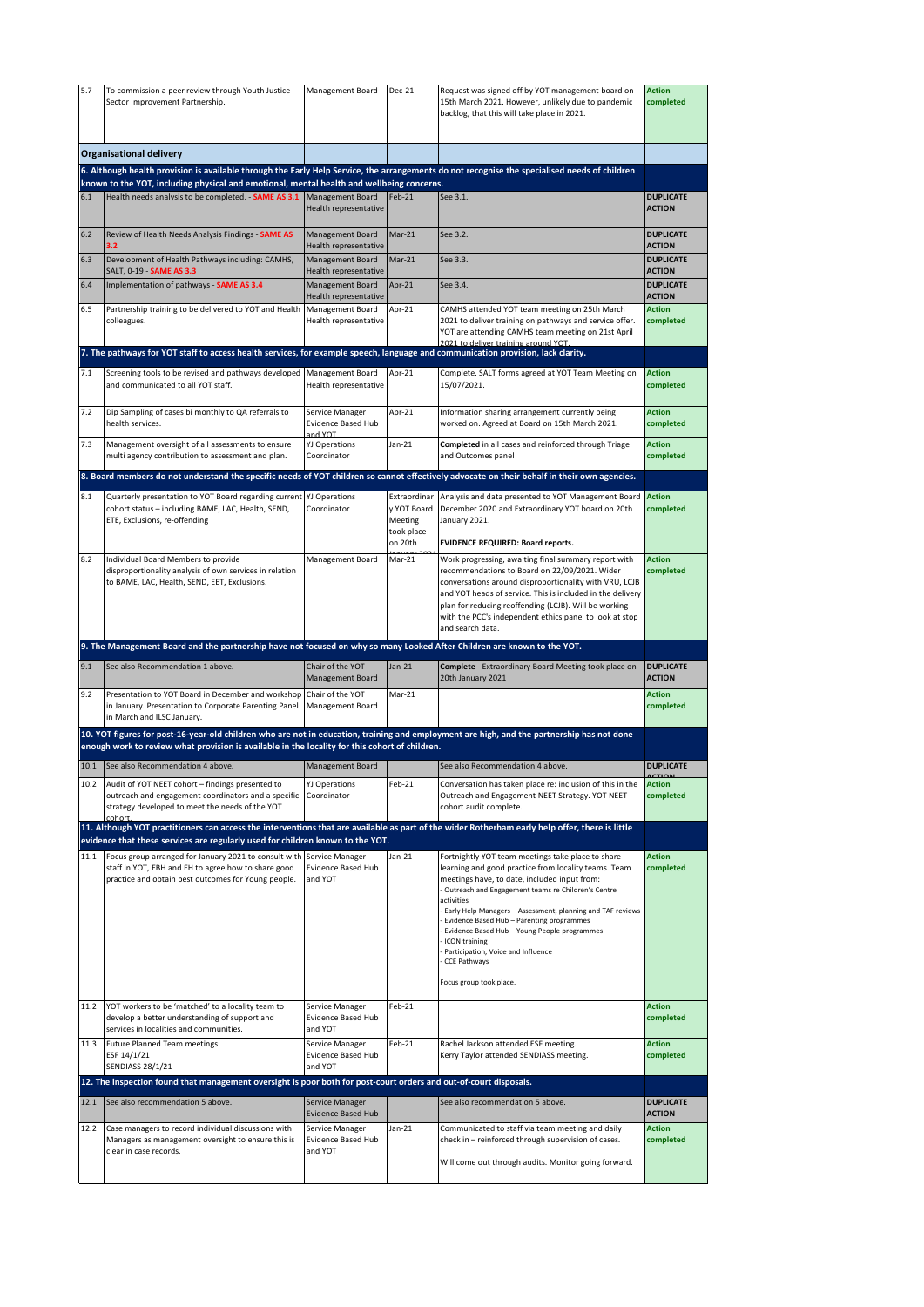| completed<br>Audits and review previous Audits to draw out key<br>Evidence Based Hub<br>activity - to<br>item on team meeting agenda and supervision. Audit<br>learning and ensure this is communicated to all staff<br>and YOT<br>be reviewed<br>findings to be presented quarterly to Management<br>quarterly.<br>board.<br>Now businesss as usual.<br><b>Court disposals</b><br>13. Assessing, delivering interventions and reviewing to keep other people safe were poor areas of practice that require improvement.<br><b>DUPLICATE</b><br>13.1<br>Develop QA tool for Post court and out of court<br>Feb-21<br>See 5.1.<br>Service Manager<br><b>ACTION</b><br>disposal to audit risk of Harm and Safety and<br><b>Evidence Based Hub</b><br>wellbeing. - SAME AS 5.1 AND 21.1<br>and YOT<br>13.2<br>Monthly Case audits to be undertaken and findings<br>Monthly<br>See 5.2.<br>Service Manager<br><b>DUPLICATE</b><br>collated and presented to YOT management board<br><b>Evidence Based Hub</b><br>activity to be<br><b>ACTION</b><br>quarterly - SAME AS 5.2 AND 21.2 BUT DIFFERENT<br>and YOT<br>reviewed<br><b>ACTION OWNERS</b><br>quarterly<br>Mar-22<br>See 5.3.<br><b>DUPLICATE</b><br>13.3<br>Themed multi agency Audit to be completed bi-<br>CYPS QPD team and<br><b>ACTION</b><br>annually to QA partnership working arrangements. -<br>Management Board<br>SAME AS 5.3 AND 21.3 BUT DIFFERENT ACTION<br>13.4<br>$Jan-21$<br>See 5.4.<br>Senior Practitioner and YOT Social Worker to undergo<br>YJ Coordinator<br><b>DUPLICATE</b><br>Management training provided by YJSIP - SAME AS 5.4<br><b>ACTION</b><br>13.5<br>Apr-21<br>See 5.5<br><b>DUPLICATE</b><br>Mentor to be requested for YJ Operations Co-ordinator Service Manager<br>via YJSIP - SAME AS 5.5<br><b>Evidence Based Hub</b><br><b>ACTION</b><br>13.6<br>All YOT staff to complete refresher training on<br>Service Manager<br>$May-21$<br>See 5.6.<br><b>DUPLICATE</b><br><b>ACTION</b><br>AssetPlus - SAME AS 5.6 BUT DIFFERENT<br><b>Evidence Based Hub</b><br><b>COMPLETION DATE</b><br>TOV hne<br>14. The needs and wishes of victims were not always considered, and the potential impact on victims was not adequately assessed.<br>14.1<br>Develop QA tool for Post court and out of court<br>Feb-21<br><b>Action</b><br>Remedi manager<br>On target to be completed<br>completed<br>disposal to audit victim involvement.<br>Mar-21<br>14.2<br>Review victim engagement at quarterly contract<br>Remedi manager<br>Contract reviews are in place and take place quarterly<br><b>Action</b><br>reviews with Remedi.<br>completed<br>$Mar-21$<br>14.3<br>Remedi to liaise with SYP to encourage victims to give<br>Remedi Manager<br>Deep dive audits being completed by Remedi. Issue of<br><b>Action</b><br>time taken from offence to sentencing has been<br>completed<br>consent to engage with services.<br>escalated to the Local Criminal Justice Board and will be<br>discussed at the Complete Victim Care Meeting. Remedi<br>are liaising with adult victim services to identify good<br>practice in engaging victims in restorative justice.<br>15. A lack of health input in relevant cases meant that some children's needs were not met.<br>15.1<br>See also recommendation 4 above.<br>Board Members-<br><b>DUPLICATE</b><br>See also recommendation 4 above.<br><b>ACTION</b><br>Rotherham CCG<br>Representative and<br><b>TRFT Manager</b><br>15.2<br>Board Members-<br>Jan-21<br>Health services to be represented at YMARAC and<br>Complete - Liaison and diversion attending both<br><b>Action</b><br>Rotherham CCG<br>Triage and Outcome Panel. - SAME AS 18.2<br>meetings<br>completed<br>Representative and<br><b>TRFT Manager</b><br>16. When children were discussed at multiagency meetings it was not always evident in their cases what impact this had on their level of risk and the intervent<br>16.1<br>Monthly Dip sampling of case files to ensure case<br>Service Manager<br>Feb-21<br>Dates for dip sampling scheduled for 2021 - findings to<br><b>Action</b><br>records reflect risk levels and intervention addresses<br>Evidence Based Hub<br>be reported to YOT management Board quarterly.<br>completed<br>risk identified.<br>and YOT<br>Dip sampling commenced 25th January 2021, first<br>report to Board in June 2021.<br>17. Although staff had received training on signs of safety and trauma-informed practice, there was limited evidence that these approaches were used with chi<br>17.1<br>Agreed with CYPS Training and development. TIP has<br><b>Action</b><br>Refresher training TIP to be completed by all YOT staff CYPS training and<br>Mar-21<br>and practice lead identified.<br>development<br>been offered and delivered by Violence Reduction Unit<br>completed<br>in line with CYPS workforce plan.<br>Service Manager<br><b>Evidence Based Hub</b><br>and YOT<br>$May-21$<br>17.2<br>Refresher training in SOS to be completed by all YOT<br>CYPS training and<br>SoS training was delivered to YOT team in April and May Action<br>staff and practice lead identified.<br>development<br>2021.<br>completed<br>The advanced training for managers and senior<br>Service Manager<br>Evidence Based Hub<br>practioners now complete.<br><b>TOV</b> bay<br>Out-of-court disposals<br>18. The lack of health provision in relevant cases hampered the work done to keep children safe<br><b>DUPLICATE</b><br><b>Board representatives</b><br>18.1<br>See also recommendation 4 above.<br>See also recommendation 4 above.<br><b>ACTION</b><br>- CCG Manager and<br><b>TRFT Manager</b><br>Health services to be represented at YMARAC and<br>Board representatives Jan-21<br>See 15.2.<br><b>DUPLICATE</b><br>18.2<br>Triage and Outcome Panel. - SAME AS 15.2<br>- CCG Manager and<br><b>ACTION</b><br><b>TRFT Manager</b><br>19. Not all children were assessed before a disposal was delivered.<br>All children to be referred to the YOT for screening and South Yorkshire<br>Mar-21<br>Agreed with SYP District Commander to commence<br>19.1<br><b>Action</b><br>initial assessment prior to outcome.<br>Police<br>March 2021.<br>completed<br>New pathway has been agreed. Review of capacity in<br>SYP and YOT agreed on all LAC (rather than all children),<br>and any offences committed within a child's home in<br>order to ensure early intervention. This was rolled out | 12.3 | Service Manager to continue to Moderate case file | Service Manager | Monthly | CYPS audit schedule in place, audit feedback is standing | <b>Action</b> |
|------------------------------------------------------------------------------------------------------------------------------------------------------------------------------------------------------------------------------------------------------------------------------------------------------------------------------------------------------------------------------------------------------------------------------------------------------------------------------------------------------------------------------------------------------------------------------------------------------------------------------------------------------------------------------------------------------------------------------------------------------------------------------------------------------------------------------------------------------------------------------------------------------------------------------------------------------------------------------------------------------------------------------------------------------------------------------------------------------------------------------------------------------------------------------------------------------------------------------------------------------------------------------------------------------------------------------------------------------------------------------------------------------------------------------------------------------------------------------------------------------------------------------------------------------------------------------------------------------------------------------------------------------------------------------------------------------------------------------------------------------------------------------------------------------------------------------------------------------------------------------------------------------------------------------------------------------------------------------------------------------------------------------------------------------------------------------------------------------------------------------------------------------------------------------------------------------------------------------------------------------------------------------------------------------------------------------------------------------------------------------------------------------------------------------------------------------------------------------------------------------------------------------------------------------------------------------------------------------------------------------------------------------------------------------------------------------------------------------------------------------------------------------------------------------------------------------------------------------------------------------------------------------------------------------------------------------------------------------------------------------------------------------------------------------------------------------------------------------------------------------------------------------------------------------------------------------------------------------------------------------------------------------------------------------------------------------------------------------------------------------------------------------------------------------------------------------------------------------------------------------------------------------------------------------------------------------------------------------------------------------------------------------------------------------------------------------------------------------------------------------------------------------------------------------------------------------------------------------------------------------------------------------------------------------------------------------------------------------------------------------------------------------------------------------------------------------------------------------------------------------------------------------------------------------------------------------------------------------------------------------------------------------------------------------------------------------------------------------------------------------------------------------------------------------------------------------------------------------------------------------------------------------------------------------------------------------------------------------------------------------------------------------------------------------------------------------------------------------------------------------------------------------------------------------------------------------------------------------------------------------------------------------------------------------------------------------------------------------------------------------------------------------------------------------------------------------------------------------------------------------------------------------------------------------------------------------------------------------------------------------------------------------------------------------------------------------------------------------------------------------------------------------------------------------------------------------------------------------------------------------------------------------------------------------------------------------------------------------------------------------------------------------------------------------------------------------------------------------------------------------------------------------------------------------------------------------------------------------------------------------------------------------------------------------------------------------------------------------------------------------------------------------------------------------------------------------------------------------------------------------------------------------------------------------------------------------------------------------------------------------------------------------------------------------------------------------------------------------------------------------------------------------------------------------------------------------|------|---------------------------------------------------|-----------------|---------|----------------------------------------------------------|---------------|
|                                                                                                                                                                                                                                                                                                                                                                                                                                                                                                                                                                                                                                                                                                                                                                                                                                                                                                                                                                                                                                                                                                                                                                                                                                                                                                                                                                                                                                                                                                                                                                                                                                                                                                                                                                                                                                                                                                                                                                                                                                                                                                                                                                                                                                                                                                                                                                                                                                                                                                                                                                                                                                                                                                                                                                                                                                                                                                                                                                                                                                                                                                                                                                                                                                                                                                                                                                                                                                                                                                                                                                                                                                                                                                                                                                                                                                                                                                                                                                                                                                                                                                                                                                                                                                                                                                                                                                                                                                                                                                                                                                                                                                                                                                                                                                                                                                                                                                                                                                                                                                                                                                                                                                                                                                                                                                                                                                                                                                                                                                                                                                                                                                                                                                                                                                                                                                                                                                                                                                                                                                                                                                                                                                                                                                                                                                                                                                                                                                                      |      |                                                   |                 |         |                                                          |               |
|                                                                                                                                                                                                                                                                                                                                                                                                                                                                                                                                                                                                                                                                                                                                                                                                                                                                                                                                                                                                                                                                                                                                                                                                                                                                                                                                                                                                                                                                                                                                                                                                                                                                                                                                                                                                                                                                                                                                                                                                                                                                                                                                                                                                                                                                                                                                                                                                                                                                                                                                                                                                                                                                                                                                                                                                                                                                                                                                                                                                                                                                                                                                                                                                                                                                                                                                                                                                                                                                                                                                                                                                                                                                                                                                                                                                                                                                                                                                                                                                                                                                                                                                                                                                                                                                                                                                                                                                                                                                                                                                                                                                                                                                                                                                                                                                                                                                                                                                                                                                                                                                                                                                                                                                                                                                                                                                                                                                                                                                                                                                                                                                                                                                                                                                                                                                                                                                                                                                                                                                                                                                                                                                                                                                                                                                                                                                                                                                                                                      |      |                                                   |                 |         |                                                          |               |
|                                                                                                                                                                                                                                                                                                                                                                                                                                                                                                                                                                                                                                                                                                                                                                                                                                                                                                                                                                                                                                                                                                                                                                                                                                                                                                                                                                                                                                                                                                                                                                                                                                                                                                                                                                                                                                                                                                                                                                                                                                                                                                                                                                                                                                                                                                                                                                                                                                                                                                                                                                                                                                                                                                                                                                                                                                                                                                                                                                                                                                                                                                                                                                                                                                                                                                                                                                                                                                                                                                                                                                                                                                                                                                                                                                                                                                                                                                                                                                                                                                                                                                                                                                                                                                                                                                                                                                                                                                                                                                                                                                                                                                                                                                                                                                                                                                                                                                                                                                                                                                                                                                                                                                                                                                                                                                                                                                                                                                                                                                                                                                                                                                                                                                                                                                                                                                                                                                                                                                                                                                                                                                                                                                                                                                                                                                                                                                                                                                                      |      |                                                   |                 |         |                                                          |               |
|                                                                                                                                                                                                                                                                                                                                                                                                                                                                                                                                                                                                                                                                                                                                                                                                                                                                                                                                                                                                                                                                                                                                                                                                                                                                                                                                                                                                                                                                                                                                                                                                                                                                                                                                                                                                                                                                                                                                                                                                                                                                                                                                                                                                                                                                                                                                                                                                                                                                                                                                                                                                                                                                                                                                                                                                                                                                                                                                                                                                                                                                                                                                                                                                                                                                                                                                                                                                                                                                                                                                                                                                                                                                                                                                                                                                                                                                                                                                                                                                                                                                                                                                                                                                                                                                                                                                                                                                                                                                                                                                                                                                                                                                                                                                                                                                                                                                                                                                                                                                                                                                                                                                                                                                                                                                                                                                                                                                                                                                                                                                                                                                                                                                                                                                                                                                                                                                                                                                                                                                                                                                                                                                                                                                                                                                                                                                                                                                                                                      |      |                                                   |                 |         |                                                          |               |
|                                                                                                                                                                                                                                                                                                                                                                                                                                                                                                                                                                                                                                                                                                                                                                                                                                                                                                                                                                                                                                                                                                                                                                                                                                                                                                                                                                                                                                                                                                                                                                                                                                                                                                                                                                                                                                                                                                                                                                                                                                                                                                                                                                                                                                                                                                                                                                                                                                                                                                                                                                                                                                                                                                                                                                                                                                                                                                                                                                                                                                                                                                                                                                                                                                                                                                                                                                                                                                                                                                                                                                                                                                                                                                                                                                                                                                                                                                                                                                                                                                                                                                                                                                                                                                                                                                                                                                                                                                                                                                                                                                                                                                                                                                                                                                                                                                                                                                                                                                                                                                                                                                                                                                                                                                                                                                                                                                                                                                                                                                                                                                                                                                                                                                                                                                                                                                                                                                                                                                                                                                                                                                                                                                                                                                                                                                                                                                                                                                                      |      |                                                   |                 |         |                                                          |               |
|                                                                                                                                                                                                                                                                                                                                                                                                                                                                                                                                                                                                                                                                                                                                                                                                                                                                                                                                                                                                                                                                                                                                                                                                                                                                                                                                                                                                                                                                                                                                                                                                                                                                                                                                                                                                                                                                                                                                                                                                                                                                                                                                                                                                                                                                                                                                                                                                                                                                                                                                                                                                                                                                                                                                                                                                                                                                                                                                                                                                                                                                                                                                                                                                                                                                                                                                                                                                                                                                                                                                                                                                                                                                                                                                                                                                                                                                                                                                                                                                                                                                                                                                                                                                                                                                                                                                                                                                                                                                                                                                                                                                                                                                                                                                                                                                                                                                                                                                                                                                                                                                                                                                                                                                                                                                                                                                                                                                                                                                                                                                                                                                                                                                                                                                                                                                                                                                                                                                                                                                                                                                                                                                                                                                                                                                                                                                                                                                                                                      |      |                                                   |                 |         |                                                          |               |
|                                                                                                                                                                                                                                                                                                                                                                                                                                                                                                                                                                                                                                                                                                                                                                                                                                                                                                                                                                                                                                                                                                                                                                                                                                                                                                                                                                                                                                                                                                                                                                                                                                                                                                                                                                                                                                                                                                                                                                                                                                                                                                                                                                                                                                                                                                                                                                                                                                                                                                                                                                                                                                                                                                                                                                                                                                                                                                                                                                                                                                                                                                                                                                                                                                                                                                                                                                                                                                                                                                                                                                                                                                                                                                                                                                                                                                                                                                                                                                                                                                                                                                                                                                                                                                                                                                                                                                                                                                                                                                                                                                                                                                                                                                                                                                                                                                                                                                                                                                                                                                                                                                                                                                                                                                                                                                                                                                                                                                                                                                                                                                                                                                                                                                                                                                                                                                                                                                                                                                                                                                                                                                                                                                                                                                                                                                                                                                                                                                                      |      |                                                   |                 |         |                                                          |               |
|                                                                                                                                                                                                                                                                                                                                                                                                                                                                                                                                                                                                                                                                                                                                                                                                                                                                                                                                                                                                                                                                                                                                                                                                                                                                                                                                                                                                                                                                                                                                                                                                                                                                                                                                                                                                                                                                                                                                                                                                                                                                                                                                                                                                                                                                                                                                                                                                                                                                                                                                                                                                                                                                                                                                                                                                                                                                                                                                                                                                                                                                                                                                                                                                                                                                                                                                                                                                                                                                                                                                                                                                                                                                                                                                                                                                                                                                                                                                                                                                                                                                                                                                                                                                                                                                                                                                                                                                                                                                                                                                                                                                                                                                                                                                                                                                                                                                                                                                                                                                                                                                                                                                                                                                                                                                                                                                                                                                                                                                                                                                                                                                                                                                                                                                                                                                                                                                                                                                                                                                                                                                                                                                                                                                                                                                                                                                                                                                                                                      |      |                                                   |                 |         |                                                          |               |
|                                                                                                                                                                                                                                                                                                                                                                                                                                                                                                                                                                                                                                                                                                                                                                                                                                                                                                                                                                                                                                                                                                                                                                                                                                                                                                                                                                                                                                                                                                                                                                                                                                                                                                                                                                                                                                                                                                                                                                                                                                                                                                                                                                                                                                                                                                                                                                                                                                                                                                                                                                                                                                                                                                                                                                                                                                                                                                                                                                                                                                                                                                                                                                                                                                                                                                                                                                                                                                                                                                                                                                                                                                                                                                                                                                                                                                                                                                                                                                                                                                                                                                                                                                                                                                                                                                                                                                                                                                                                                                                                                                                                                                                                                                                                                                                                                                                                                                                                                                                                                                                                                                                                                                                                                                                                                                                                                                                                                                                                                                                                                                                                                                                                                                                                                                                                                                                                                                                                                                                                                                                                                                                                                                                                                                                                                                                                                                                                                                                      |      |                                                   |                 |         |                                                          |               |
|                                                                                                                                                                                                                                                                                                                                                                                                                                                                                                                                                                                                                                                                                                                                                                                                                                                                                                                                                                                                                                                                                                                                                                                                                                                                                                                                                                                                                                                                                                                                                                                                                                                                                                                                                                                                                                                                                                                                                                                                                                                                                                                                                                                                                                                                                                                                                                                                                                                                                                                                                                                                                                                                                                                                                                                                                                                                                                                                                                                                                                                                                                                                                                                                                                                                                                                                                                                                                                                                                                                                                                                                                                                                                                                                                                                                                                                                                                                                                                                                                                                                                                                                                                                                                                                                                                                                                                                                                                                                                                                                                                                                                                                                                                                                                                                                                                                                                                                                                                                                                                                                                                                                                                                                                                                                                                                                                                                                                                                                                                                                                                                                                                                                                                                                                                                                                                                                                                                                                                                                                                                                                                                                                                                                                                                                                                                                                                                                                                                      |      |                                                   |                 |         |                                                          |               |
|                                                                                                                                                                                                                                                                                                                                                                                                                                                                                                                                                                                                                                                                                                                                                                                                                                                                                                                                                                                                                                                                                                                                                                                                                                                                                                                                                                                                                                                                                                                                                                                                                                                                                                                                                                                                                                                                                                                                                                                                                                                                                                                                                                                                                                                                                                                                                                                                                                                                                                                                                                                                                                                                                                                                                                                                                                                                                                                                                                                                                                                                                                                                                                                                                                                                                                                                                                                                                                                                                                                                                                                                                                                                                                                                                                                                                                                                                                                                                                                                                                                                                                                                                                                                                                                                                                                                                                                                                                                                                                                                                                                                                                                                                                                                                                                                                                                                                                                                                                                                                                                                                                                                                                                                                                                                                                                                                                                                                                                                                                                                                                                                                                                                                                                                                                                                                                                                                                                                                                                                                                                                                                                                                                                                                                                                                                                                                                                                                                                      |      |                                                   |                 |         |                                                          |               |
|                                                                                                                                                                                                                                                                                                                                                                                                                                                                                                                                                                                                                                                                                                                                                                                                                                                                                                                                                                                                                                                                                                                                                                                                                                                                                                                                                                                                                                                                                                                                                                                                                                                                                                                                                                                                                                                                                                                                                                                                                                                                                                                                                                                                                                                                                                                                                                                                                                                                                                                                                                                                                                                                                                                                                                                                                                                                                                                                                                                                                                                                                                                                                                                                                                                                                                                                                                                                                                                                                                                                                                                                                                                                                                                                                                                                                                                                                                                                                                                                                                                                                                                                                                                                                                                                                                                                                                                                                                                                                                                                                                                                                                                                                                                                                                                                                                                                                                                                                                                                                                                                                                                                                                                                                                                                                                                                                                                                                                                                                                                                                                                                                                                                                                                                                                                                                                                                                                                                                                                                                                                                                                                                                                                                                                                                                                                                                                                                                                                      |      |                                                   |                 |         |                                                          |               |
|                                                                                                                                                                                                                                                                                                                                                                                                                                                                                                                                                                                                                                                                                                                                                                                                                                                                                                                                                                                                                                                                                                                                                                                                                                                                                                                                                                                                                                                                                                                                                                                                                                                                                                                                                                                                                                                                                                                                                                                                                                                                                                                                                                                                                                                                                                                                                                                                                                                                                                                                                                                                                                                                                                                                                                                                                                                                                                                                                                                                                                                                                                                                                                                                                                                                                                                                                                                                                                                                                                                                                                                                                                                                                                                                                                                                                                                                                                                                                                                                                                                                                                                                                                                                                                                                                                                                                                                                                                                                                                                                                                                                                                                                                                                                                                                                                                                                                                                                                                                                                                                                                                                                                                                                                                                                                                                                                                                                                                                                                                                                                                                                                                                                                                                                                                                                                                                                                                                                                                                                                                                                                                                                                                                                                                                                                                                                                                                                                                                      |      |                                                   |                 |         |                                                          |               |
|                                                                                                                                                                                                                                                                                                                                                                                                                                                                                                                                                                                                                                                                                                                                                                                                                                                                                                                                                                                                                                                                                                                                                                                                                                                                                                                                                                                                                                                                                                                                                                                                                                                                                                                                                                                                                                                                                                                                                                                                                                                                                                                                                                                                                                                                                                                                                                                                                                                                                                                                                                                                                                                                                                                                                                                                                                                                                                                                                                                                                                                                                                                                                                                                                                                                                                                                                                                                                                                                                                                                                                                                                                                                                                                                                                                                                                                                                                                                                                                                                                                                                                                                                                                                                                                                                                                                                                                                                                                                                                                                                                                                                                                                                                                                                                                                                                                                                                                                                                                                                                                                                                                                                                                                                                                                                                                                                                                                                                                                                                                                                                                                                                                                                                                                                                                                                                                                                                                                                                                                                                                                                                                                                                                                                                                                                                                                                                                                                                                      |      |                                                   |                 |         |                                                          |               |
|                                                                                                                                                                                                                                                                                                                                                                                                                                                                                                                                                                                                                                                                                                                                                                                                                                                                                                                                                                                                                                                                                                                                                                                                                                                                                                                                                                                                                                                                                                                                                                                                                                                                                                                                                                                                                                                                                                                                                                                                                                                                                                                                                                                                                                                                                                                                                                                                                                                                                                                                                                                                                                                                                                                                                                                                                                                                                                                                                                                                                                                                                                                                                                                                                                                                                                                                                                                                                                                                                                                                                                                                                                                                                                                                                                                                                                                                                                                                                                                                                                                                                                                                                                                                                                                                                                                                                                                                                                                                                                                                                                                                                                                                                                                                                                                                                                                                                                                                                                                                                                                                                                                                                                                                                                                                                                                                                                                                                                                                                                                                                                                                                                                                                                                                                                                                                                                                                                                                                                                                                                                                                                                                                                                                                                                                                                                                                                                                                                                      |      |                                                   |                 |         |                                                          |               |
|                                                                                                                                                                                                                                                                                                                                                                                                                                                                                                                                                                                                                                                                                                                                                                                                                                                                                                                                                                                                                                                                                                                                                                                                                                                                                                                                                                                                                                                                                                                                                                                                                                                                                                                                                                                                                                                                                                                                                                                                                                                                                                                                                                                                                                                                                                                                                                                                                                                                                                                                                                                                                                                                                                                                                                                                                                                                                                                                                                                                                                                                                                                                                                                                                                                                                                                                                                                                                                                                                                                                                                                                                                                                                                                                                                                                                                                                                                                                                                                                                                                                                                                                                                                                                                                                                                                                                                                                                                                                                                                                                                                                                                                                                                                                                                                                                                                                                                                                                                                                                                                                                                                                                                                                                                                                                                                                                                                                                                                                                                                                                                                                                                                                                                                                                                                                                                                                                                                                                                                                                                                                                                                                                                                                                                                                                                                                                                                                                                                      |      |                                                   |                 |         |                                                          |               |
|                                                                                                                                                                                                                                                                                                                                                                                                                                                                                                                                                                                                                                                                                                                                                                                                                                                                                                                                                                                                                                                                                                                                                                                                                                                                                                                                                                                                                                                                                                                                                                                                                                                                                                                                                                                                                                                                                                                                                                                                                                                                                                                                                                                                                                                                                                                                                                                                                                                                                                                                                                                                                                                                                                                                                                                                                                                                                                                                                                                                                                                                                                                                                                                                                                                                                                                                                                                                                                                                                                                                                                                                                                                                                                                                                                                                                                                                                                                                                                                                                                                                                                                                                                                                                                                                                                                                                                                                                                                                                                                                                                                                                                                                                                                                                                                                                                                                                                                                                                                                                                                                                                                                                                                                                                                                                                                                                                                                                                                                                                                                                                                                                                                                                                                                                                                                                                                                                                                                                                                                                                                                                                                                                                                                                                                                                                                                                                                                                                                      |      |                                                   |                 |         |                                                          |               |
|                                                                                                                                                                                                                                                                                                                                                                                                                                                                                                                                                                                                                                                                                                                                                                                                                                                                                                                                                                                                                                                                                                                                                                                                                                                                                                                                                                                                                                                                                                                                                                                                                                                                                                                                                                                                                                                                                                                                                                                                                                                                                                                                                                                                                                                                                                                                                                                                                                                                                                                                                                                                                                                                                                                                                                                                                                                                                                                                                                                                                                                                                                                                                                                                                                                                                                                                                                                                                                                                                                                                                                                                                                                                                                                                                                                                                                                                                                                                                                                                                                                                                                                                                                                                                                                                                                                                                                                                                                                                                                                                                                                                                                                                                                                                                                                                                                                                                                                                                                                                                                                                                                                                                                                                                                                                                                                                                                                                                                                                                                                                                                                                                                                                                                                                                                                                                                                                                                                                                                                                                                                                                                                                                                                                                                                                                                                                                                                                                                                      |      |                                                   |                 |         |                                                          |               |
|                                                                                                                                                                                                                                                                                                                                                                                                                                                                                                                                                                                                                                                                                                                                                                                                                                                                                                                                                                                                                                                                                                                                                                                                                                                                                                                                                                                                                                                                                                                                                                                                                                                                                                                                                                                                                                                                                                                                                                                                                                                                                                                                                                                                                                                                                                                                                                                                                                                                                                                                                                                                                                                                                                                                                                                                                                                                                                                                                                                                                                                                                                                                                                                                                                                                                                                                                                                                                                                                                                                                                                                                                                                                                                                                                                                                                                                                                                                                                                                                                                                                                                                                                                                                                                                                                                                                                                                                                                                                                                                                                                                                                                                                                                                                                                                                                                                                                                                                                                                                                                                                                                                                                                                                                                                                                                                                                                                                                                                                                                                                                                                                                                                                                                                                                                                                                                                                                                                                                                                                                                                                                                                                                                                                                                                                                                                                                                                                                                                      |      |                                                   |                 |         |                                                          |               |
|                                                                                                                                                                                                                                                                                                                                                                                                                                                                                                                                                                                                                                                                                                                                                                                                                                                                                                                                                                                                                                                                                                                                                                                                                                                                                                                                                                                                                                                                                                                                                                                                                                                                                                                                                                                                                                                                                                                                                                                                                                                                                                                                                                                                                                                                                                                                                                                                                                                                                                                                                                                                                                                                                                                                                                                                                                                                                                                                                                                                                                                                                                                                                                                                                                                                                                                                                                                                                                                                                                                                                                                                                                                                                                                                                                                                                                                                                                                                                                                                                                                                                                                                                                                                                                                                                                                                                                                                                                                                                                                                                                                                                                                                                                                                                                                                                                                                                                                                                                                                                                                                                                                                                                                                                                                                                                                                                                                                                                                                                                                                                                                                                                                                                                                                                                                                                                                                                                                                                                                                                                                                                                                                                                                                                                                                                                                                                                                                                                                      |      |                                                   |                 |         |                                                          |               |
|                                                                                                                                                                                                                                                                                                                                                                                                                                                                                                                                                                                                                                                                                                                                                                                                                                                                                                                                                                                                                                                                                                                                                                                                                                                                                                                                                                                                                                                                                                                                                                                                                                                                                                                                                                                                                                                                                                                                                                                                                                                                                                                                                                                                                                                                                                                                                                                                                                                                                                                                                                                                                                                                                                                                                                                                                                                                                                                                                                                                                                                                                                                                                                                                                                                                                                                                                                                                                                                                                                                                                                                                                                                                                                                                                                                                                                                                                                                                                                                                                                                                                                                                                                                                                                                                                                                                                                                                                                                                                                                                                                                                                                                                                                                                                                                                                                                                                                                                                                                                                                                                                                                                                                                                                                                                                                                                                                                                                                                                                                                                                                                                                                                                                                                                                                                                                                                                                                                                                                                                                                                                                                                                                                                                                                                                                                                                                                                                                                                      |      |                                                   |                 |         |                                                          |               |
|                                                                                                                                                                                                                                                                                                                                                                                                                                                                                                                                                                                                                                                                                                                                                                                                                                                                                                                                                                                                                                                                                                                                                                                                                                                                                                                                                                                                                                                                                                                                                                                                                                                                                                                                                                                                                                                                                                                                                                                                                                                                                                                                                                                                                                                                                                                                                                                                                                                                                                                                                                                                                                                                                                                                                                                                                                                                                                                                                                                                                                                                                                                                                                                                                                                                                                                                                                                                                                                                                                                                                                                                                                                                                                                                                                                                                                                                                                                                                                                                                                                                                                                                                                                                                                                                                                                                                                                                                                                                                                                                                                                                                                                                                                                                                                                                                                                                                                                                                                                                                                                                                                                                                                                                                                                                                                                                                                                                                                                                                                                                                                                                                                                                                                                                                                                                                                                                                                                                                                                                                                                                                                                                                                                                                                                                                                                                                                                                                                                      |      |                                                   |                 |         |                                                          |               |
|                                                                                                                                                                                                                                                                                                                                                                                                                                                                                                                                                                                                                                                                                                                                                                                                                                                                                                                                                                                                                                                                                                                                                                                                                                                                                                                                                                                                                                                                                                                                                                                                                                                                                                                                                                                                                                                                                                                                                                                                                                                                                                                                                                                                                                                                                                                                                                                                                                                                                                                                                                                                                                                                                                                                                                                                                                                                                                                                                                                                                                                                                                                                                                                                                                                                                                                                                                                                                                                                                                                                                                                                                                                                                                                                                                                                                                                                                                                                                                                                                                                                                                                                                                                                                                                                                                                                                                                                                                                                                                                                                                                                                                                                                                                                                                                                                                                                                                                                                                                                                                                                                                                                                                                                                                                                                                                                                                                                                                                                                                                                                                                                                                                                                                                                                                                                                                                                                                                                                                                                                                                                                                                                                                                                                                                                                                                                                                                                                                                      |      |                                                   |                 |         |                                                          |               |
|                                                                                                                                                                                                                                                                                                                                                                                                                                                                                                                                                                                                                                                                                                                                                                                                                                                                                                                                                                                                                                                                                                                                                                                                                                                                                                                                                                                                                                                                                                                                                                                                                                                                                                                                                                                                                                                                                                                                                                                                                                                                                                                                                                                                                                                                                                                                                                                                                                                                                                                                                                                                                                                                                                                                                                                                                                                                                                                                                                                                                                                                                                                                                                                                                                                                                                                                                                                                                                                                                                                                                                                                                                                                                                                                                                                                                                                                                                                                                                                                                                                                                                                                                                                                                                                                                                                                                                                                                                                                                                                                                                                                                                                                                                                                                                                                                                                                                                                                                                                                                                                                                                                                                                                                                                                                                                                                                                                                                                                                                                                                                                                                                                                                                                                                                                                                                                                                                                                                                                                                                                                                                                                                                                                                                                                                                                                                                                                                                                                      |      |                                                   |                 |         |                                                          |               |
|                                                                                                                                                                                                                                                                                                                                                                                                                                                                                                                                                                                                                                                                                                                                                                                                                                                                                                                                                                                                                                                                                                                                                                                                                                                                                                                                                                                                                                                                                                                                                                                                                                                                                                                                                                                                                                                                                                                                                                                                                                                                                                                                                                                                                                                                                                                                                                                                                                                                                                                                                                                                                                                                                                                                                                                                                                                                                                                                                                                                                                                                                                                                                                                                                                                                                                                                                                                                                                                                                                                                                                                                                                                                                                                                                                                                                                                                                                                                                                                                                                                                                                                                                                                                                                                                                                                                                                                                                                                                                                                                                                                                                                                                                                                                                                                                                                                                                                                                                                                                                                                                                                                                                                                                                                                                                                                                                                                                                                                                                                                                                                                                                                                                                                                                                                                                                                                                                                                                                                                                                                                                                                                                                                                                                                                                                                                                                                                                                                                      |      |                                                   |                 |         |                                                          |               |
|                                                                                                                                                                                                                                                                                                                                                                                                                                                                                                                                                                                                                                                                                                                                                                                                                                                                                                                                                                                                                                                                                                                                                                                                                                                                                                                                                                                                                                                                                                                                                                                                                                                                                                                                                                                                                                                                                                                                                                                                                                                                                                                                                                                                                                                                                                                                                                                                                                                                                                                                                                                                                                                                                                                                                                                                                                                                                                                                                                                                                                                                                                                                                                                                                                                                                                                                                                                                                                                                                                                                                                                                                                                                                                                                                                                                                                                                                                                                                                                                                                                                                                                                                                                                                                                                                                                                                                                                                                                                                                                                                                                                                                                                                                                                                                                                                                                                                                                                                                                                                                                                                                                                                                                                                                                                                                                                                                                                                                                                                                                                                                                                                                                                                                                                                                                                                                                                                                                                                                                                                                                                                                                                                                                                                                                                                                                                                                                                                                                      |      |                                                   |                 |         |                                                          |               |
|                                                                                                                                                                                                                                                                                                                                                                                                                                                                                                                                                                                                                                                                                                                                                                                                                                                                                                                                                                                                                                                                                                                                                                                                                                                                                                                                                                                                                                                                                                                                                                                                                                                                                                                                                                                                                                                                                                                                                                                                                                                                                                                                                                                                                                                                                                                                                                                                                                                                                                                                                                                                                                                                                                                                                                                                                                                                                                                                                                                                                                                                                                                                                                                                                                                                                                                                                                                                                                                                                                                                                                                                                                                                                                                                                                                                                                                                                                                                                                                                                                                                                                                                                                                                                                                                                                                                                                                                                                                                                                                                                                                                                                                                                                                                                                                                                                                                                                                                                                                                                                                                                                                                                                                                                                                                                                                                                                                                                                                                                                                                                                                                                                                                                                                                                                                                                                                                                                                                                                                                                                                                                                                                                                                                                                                                                                                                                                                                                                                      |      |                                                   |                 |         |                                                          |               |
|                                                                                                                                                                                                                                                                                                                                                                                                                                                                                                                                                                                                                                                                                                                                                                                                                                                                                                                                                                                                                                                                                                                                                                                                                                                                                                                                                                                                                                                                                                                                                                                                                                                                                                                                                                                                                                                                                                                                                                                                                                                                                                                                                                                                                                                                                                                                                                                                                                                                                                                                                                                                                                                                                                                                                                                                                                                                                                                                                                                                                                                                                                                                                                                                                                                                                                                                                                                                                                                                                                                                                                                                                                                                                                                                                                                                                                                                                                                                                                                                                                                                                                                                                                                                                                                                                                                                                                                                                                                                                                                                                                                                                                                                                                                                                                                                                                                                                                                                                                                                                                                                                                                                                                                                                                                                                                                                                                                                                                                                                                                                                                                                                                                                                                                                                                                                                                                                                                                                                                                                                                                                                                                                                                                                                                                                                                                                                                                                                                                      |      |                                                   |                 |         |                                                          |               |
|                                                                                                                                                                                                                                                                                                                                                                                                                                                                                                                                                                                                                                                                                                                                                                                                                                                                                                                                                                                                                                                                                                                                                                                                                                                                                                                                                                                                                                                                                                                                                                                                                                                                                                                                                                                                                                                                                                                                                                                                                                                                                                                                                                                                                                                                                                                                                                                                                                                                                                                                                                                                                                                                                                                                                                                                                                                                                                                                                                                                                                                                                                                                                                                                                                                                                                                                                                                                                                                                                                                                                                                                                                                                                                                                                                                                                                                                                                                                                                                                                                                                                                                                                                                                                                                                                                                                                                                                                                                                                                                                                                                                                                                                                                                                                                                                                                                                                                                                                                                                                                                                                                                                                                                                                                                                                                                                                                                                                                                                                                                                                                                                                                                                                                                                                                                                                                                                                                                                                                                                                                                                                                                                                                                                                                                                                                                                                                                                                                                      |      |                                                   |                 |         |                                                          |               |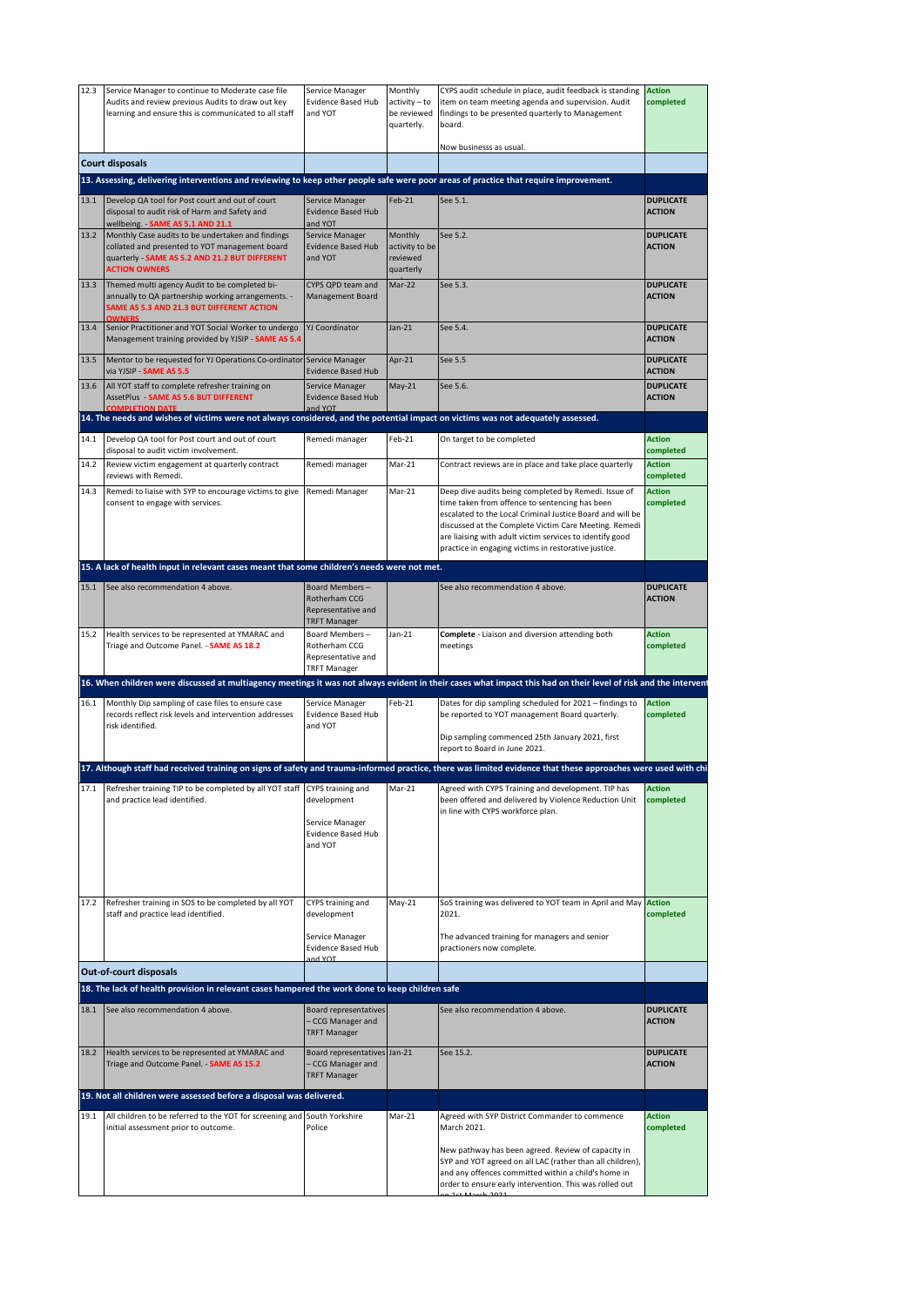| 19.2 | To establish a triage and outcomes panel to ensure<br>Multi agency decision making regarding Domain 3<br>cases and PSR recommendations.                                       | Service Manager<br><b>Evidence Based Hub</b><br>and YOT   | Feb-21   | Panel Established - TOR have been reviewed and<br>agreed.                                                                                                         | <b>Action</b><br>completed        |
|------|-------------------------------------------------------------------------------------------------------------------------------------------------------------------------------|-----------------------------------------------------------|----------|-------------------------------------------------------------------------------------------------------------------------------------------------------------------|-----------------------------------|
|      |                                                                                                                                                                               |                                                           |          | 20. For out-of-court work generally, there was a capacity issue with the role of the seconded police officer, as there was insufficient resource to meet the work |                                   |
| 20.1 | YOT Police officer to produce new pathway and<br>identify where additional capacity is required.                                                                              | South Yorkshire<br>Police                                 | $lan-21$ | Completed - SYP YOT Police officer to broker support<br>from wider police force.                                                                                  | <b>Action</b><br>completed        |
| 20.2 | Pathway to be presented and agreed at March YOT<br>Management board.                                                                                                          | South Yorkshire<br>Police                                 | Apr-21   | Agreed at 15th March 2021 Board.                                                                                                                                  | <b>Action</b><br>completed        |
|      | 21. Planning and the delivery of services for a child's safety and wellbeing and for keeping other people safe were poor                                                      |                                                           |          |                                                                                                                                                                   |                                   |
| 21.1 | Develop QA tool for Post court and out of court<br>disposal to audit risk of Harm and Safety and<br>wellbeing. - SAME AS 5.1 AND 13.1                                         | Service Manager<br><b>Evidence Based Hub</b><br>and YOT   | $Feh-21$ | See 5.1.                                                                                                                                                          | <b>DUPLICATE</b><br><b>ACTION</b> |
| 21.2 | Monthly Case audits to be undertaken and findings<br>collated and presented to YOT management board<br>quarterly - SAME AS 5.2 AND 13.2 BUT DIFFERENT<br><b>ACTION OWNERS</b> | Service Manager<br><b>Evidence Based Hub</b><br>and YOT   | $Mar-21$ | See 5.2.                                                                                                                                                          | <b>DUPLICATE</b><br><b>ACTION</b> |
| 21.3 | Themed multi agency Audit to be completed bi-<br>annually to QA partnership working arrangements. -<br>SAME AS 5.3 AND 13.3 BUT DIFFERENT ACTION<br><b>OWNERS</b>             | CYPS PO Team and<br><b>YOT Management</b><br><b>Board</b> | $Mar-22$ | See 5.3.                                                                                                                                                          | <b>DUPLICATE</b><br><b>ACTION</b> |

| Action may exceed original target date |    |
|----------------------------------------|----|
| Action progressing and on track        |    |
| <b>Action completed</b>                | 45 |
| <b>Action planned but not started</b>  |    |